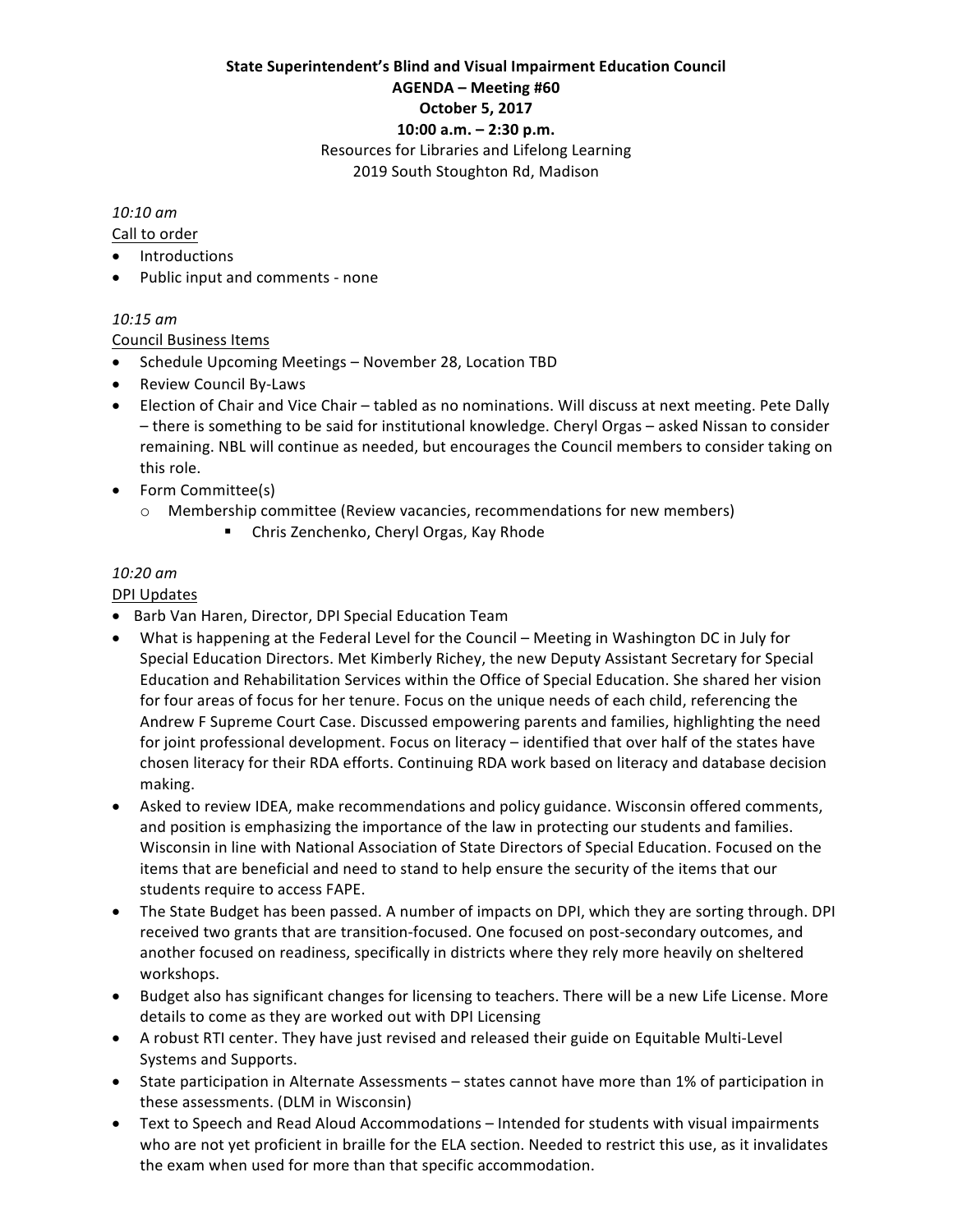- ESSA Students will now only receiving college-reportable accommodations so they receive reportable scores. Taking the test with standard conditions and ACT-Approved accommodations. This will make sure that all of our students have the same opportunity for a college-reportable score. Meghan Fredel – will this impact how the practice ACT is offered to 9<sup>th</sup> graders? BVH – Having a similar discussion around Work Keys. Will add the practice exam to that discussion as well.
- ESSA Plan was due September 18. The plan was submitted prior to Federal submission to the Governor for review. Should hear before the end of October regarding the acceptance of the state's plan.

### *10:40 am* WCBVI/WSBVI Updates

- Peter Dally, Director, Wisconsin Center for the Blind and Visually Impaired
- Pete Dally working as interim Principal, as well as Director. School is going really well. Nick Sheskey, IEP Coordinator, has taken on a lot of the duties, as well as Diane Karrow, the Education Office Assistant.
- Looking at the last five years, the school's enrollment has increased almost 50%. Believe it is due to great programs, such as the CCR program, and the partnerships WCBVI has with the other educational agencies as well as community partners. The STEM-Based programming at WSBVI is robust, and definitely contributes to the growth as well. Short Course Enrollment went up in five years over 100%.
- New Hires Dawn Soto as Outreach Director she was the TVI in the Little Peanuts Preschool program for WSBVI. Dawn began in August, and has been doing a superb job. Cari Venzke is the Food Service Manager. Brian Fruits is the new State School Business Director. Joan VonObstfelder had retired last year as an ID Teacher, and has returned to teach an ID classroom in PEPC. New CCC Kelley Oakey is also doing well. Two new nurses in Karla Parrish and Christine France, have done an excellent job learning the needs of our students. In the process of hiring a principal, and should be able to announce soon. There was a very strong pool of candidates. Replacing Kim Heimerl, our former principal, who retired at the end of last school year.
- Students Had such a successful year last year, and on track this year as well. Forensics and Goalball team champions. Good showings in Swim and Wrestling as well.
- WCBVI Outreach Portal used for tracking students and materials for students with visual impairments statewide. Looking at replacement this school year.
- Implemented Infinite Campus this year as the Student Information System. IC is compatible with the state reporting system WISE Data. A lot of staff development and IT time requirements.

## *11:00 am*

# WCBVI Outreach Updates

- Dawn Soto, Director, WCBVI Outreach gave background from teaching in various settings, to now administration. Has a wide range of experience in the field which serves her well in this position.
- Outreach Team is great and had been continuing their programming in the interim with support from Mr. Dally. Such a strong team.
- Instructional Coaching Program A great program that is supported in research as being a need.
- Short Course teacher, who is new, is really excited about expanding what the Short Courses can do, and how they can serve the students and professionals in the state.

Upcoming Activities: White Cane Day – WCBVI and local elementary school teaming for activities the week prior to the observance day. The Monday following White Cane Day WSBVI and students will be participating in events at the Yerkes Observatory.

Also at Yerkes will be a Short Course partnering through an NSF IDATA Grant.

Immediately following is the Giving Back Short Course (statement). The following week is the Short Course Cookoff program. In these programs we are consistently getting 4-10 students participating. The team has planned these programs and events far ahead, which makes the operation easier for this school year.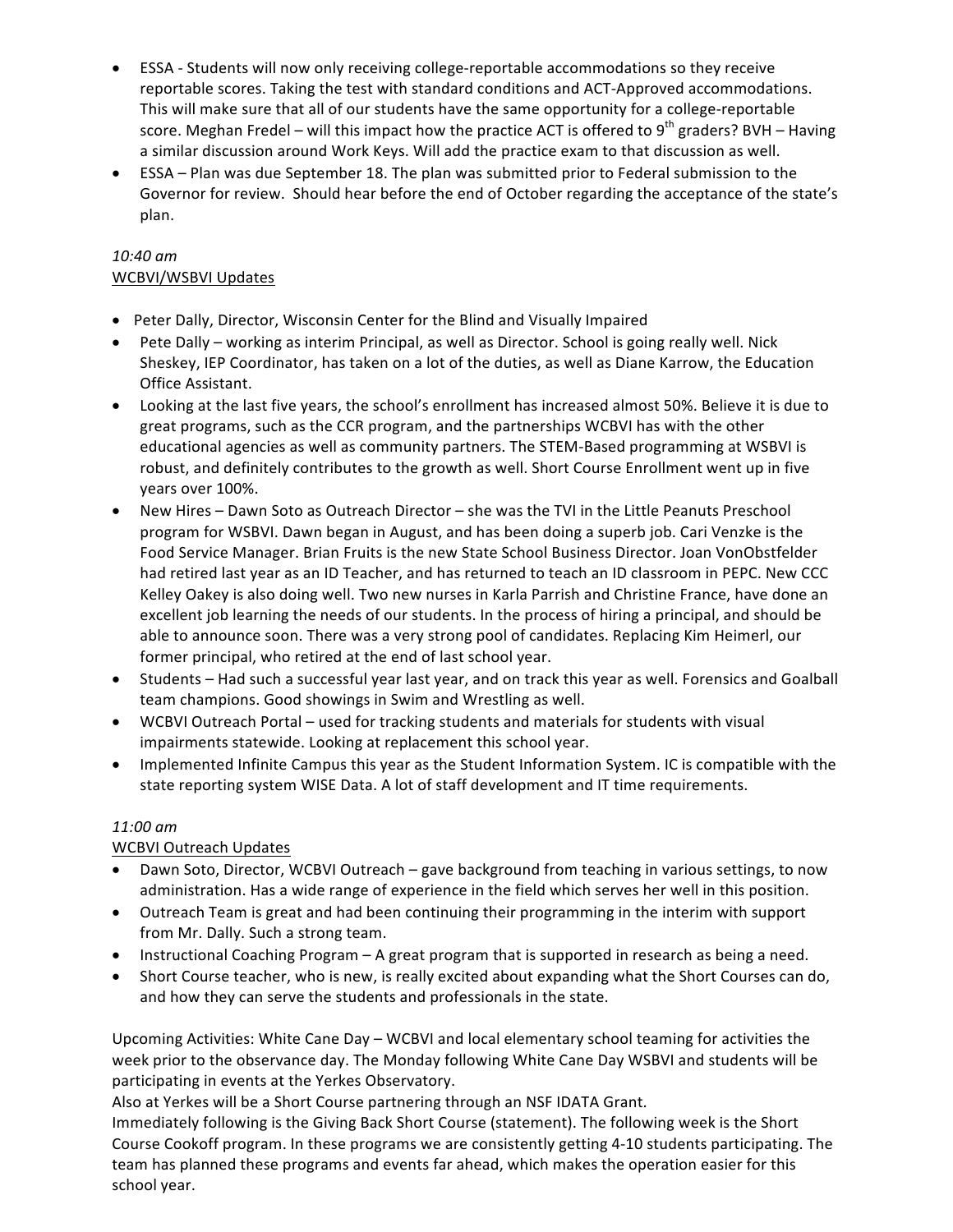PD – Stacy Grandt, the former Outreach Director, did a great job preparing for her retirement in planning ahead, and helped develop a great team that was prepared as well.

November – Low Vision Clinic scheduled. Planned Teens in Transition Conference, which had low interest, so are postponing that until the spring. Using the Family Resource Nights and Life After High School programs to help promote the Teens in Transition Conference for later this year. Will be using those opportunities to gain insight into what that population would like to have offered at a Conference.

Making an effort to be at events around the state, to be where the people are, and collaborate with teachers and agencies. Kay Rhode – Cane Quest – a collaboration with Vision Forward – From the Braille Institute in CA (those who offer the Braille Challenge). They now offer Cane Quest – a research-based challenge. All materials offered. Exciting to be on the forefront of hosting the Cane Quest event. Will send the updated Outreach Schedule to the Council.

Weekly updates – based on feedback as a need. Outreach will send out, similar to what Dr. Van Haren sends to Special Education Directors, but specifically for Vision Professionals to the listserve. Also working on Google Groups as a push-out list, not a discussion list. A way to have one place to go each week that has gathered the information. NBL – experience that when there is a blended audience of educators, administrators, and aprents, it increased the amount of trust between those groups. How do the parent representatives on the Council feel about getting that type of information? Stephanie Klas – As a fairly involved parent, I already feel included. But especially when kids are younger, the more information you have available to support them, the better. Erin Randall Clark – Using Google Docs with her students, but the other kids in the district aren't using it. Can see where sharing the information more widely can benefit everyone. It can fill in the gaps, and help them know what to ask. Requesting Blindness and Low Vision 101 for classroom teachers. And providing resources for them to continue on. Have been in contact with the Outreach Short Course teacher regarding regional Short Courses  $$ perhaps quarterly progressive short courses. Heidi Hollenberger – from the Deafblind side of things, we are doing similar items regarding sharing information, providing trainings. Told of a parent who has made a personal, invitation-only, website for her child to share information about the child.  $SK$ another thought as to how to go about it. Build in something that integrates the students into it. Encouraging the student self-advocacy as they get older. Perhaps a list of questions for the teachers to ask the child directly, etc. DS – one area of the ECC that sometimes doesn't have a lot of guidance is Self-Determination. That would be a great component of that. Have the student be involved in what is included in what is shared with the professionals.  $ERC - Her$  daughter, now in  $8<sup>th</sup>$  grade, used to talk to her class, and this year they offered to let her do that or record a video to share the information.  $KR -$ Also related to student-led IEPs. Have been discussing at PST meetings. BVH – second that through using the College and Career Ready IEPs, have been dveloping and encouraging the student-led IEPs. Daniel Parker, who is on that team, has been an advocate for that.

Training Needs Survey – working on this, to send out to Vision Professionals statewide.

Assistive Technology – Working on filling the position. It is a large need. **CATIS** is a new certification for AT. Amy Snow at WCBVI was part of the beta group. Many TVIs have been going through the program as well. 

Learning to delegate, and the Outreach Team is excellent at running with ideas, as well as bringing new ideas to Dawn. 

Updated WCBVI website rollout soon, tailored to what your role is.

11:20 Convergence Insufficiency (A vision condition which may negatively impact visual functioning. The teaming of the eyes-working together-is effected.) Shared the memo from DPI regarding eligibility determination, as well as the Fact Sheet that we will be sharing with teachers at their PST meeting tomorrow. Encouraging Vision Professionals to submit their questions regarding this. Alisha can support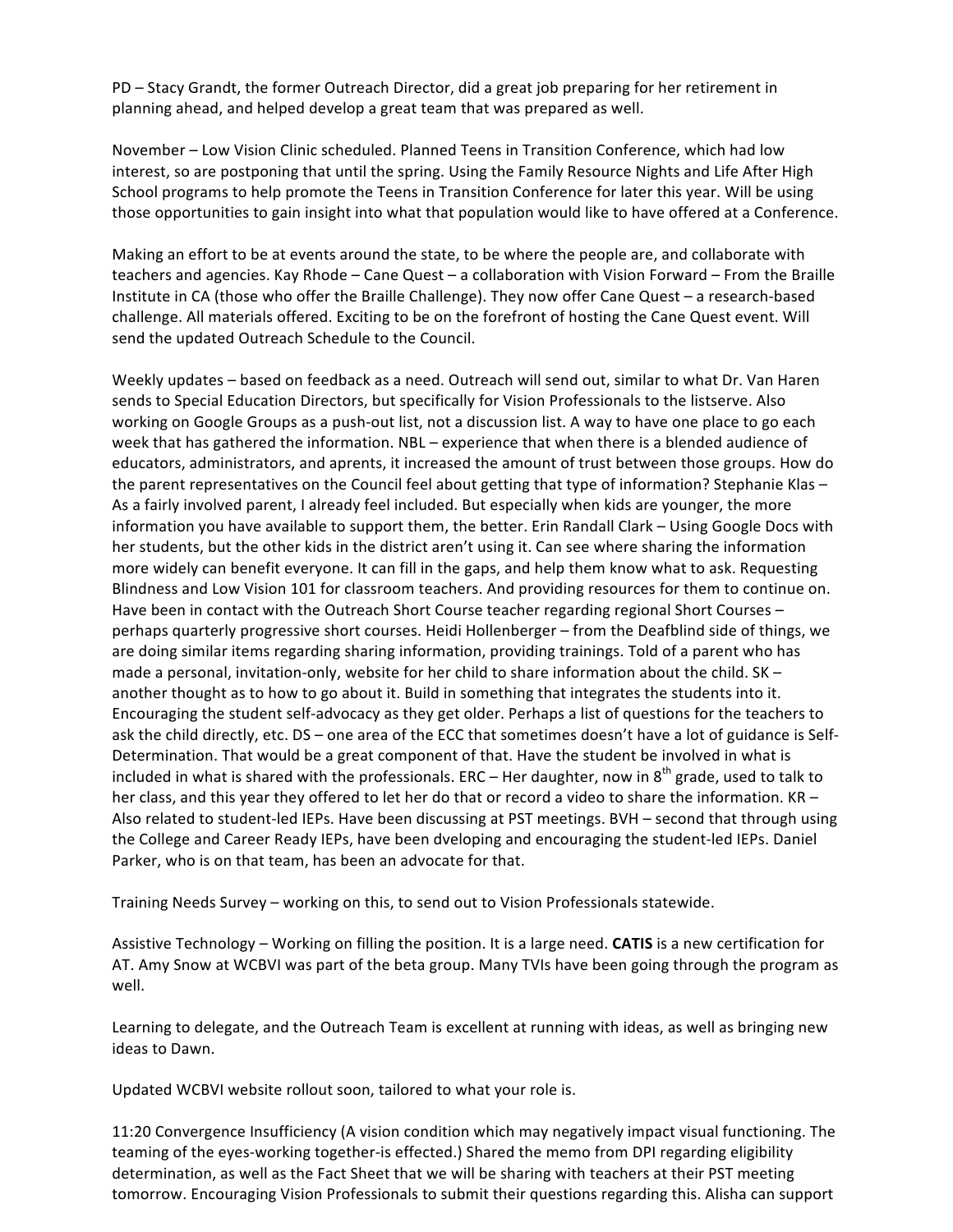the professionals. In order to support the teachers, focused on OSEP guidance. If the student's use of functional vision is negatively effecting their performance in the classroom, and how support can be planned. NBL – The Fact Sheet is excellent. DS – written by the WCBVI Outreach Team. BVH – to accompany the DPI Memo as a tool. MF – succicnt. DS – Created Fact Sheet to be simple and easily shared with classroom teachers, families, etc. Referencing different supports available.

#### *11:40 am* Lunch

#### *12:00 pm*

#### Use of Accessible Educational Materials (AEM) at IEP Meetings

NBL – Not certain that many IEP teams are doing this. How many requests are received? BVH – Jane Bischoff, the UDL consultant at DPI, receives those. Having a more central point of contact will hopefully allow more students to access. National Center on AEM – Zoe S – in several presentations – "Who needs AEM". NBL – the question becomes what is the definition of Learning Disabilities – DPI Bulletin 13.02 – still uses the "organic dysfunction" definition. Feels it is an issue that there is a large group of students labeled as SLD – how many could improve and show more progress if they have access to NIMAS material. DS – Has been looking into this in relation to the CI Fact Sheet. Excited to see these roles expanding to serve more students. Have always struggled with where to put that. Used I-5 page to indicate eligibility. Would like to see an IEP "cheat sheet" as to how to implement those needs through the IEP. BVH – When DPI revised the sample forms around CCR IEPs – discussed if this was something that should be considered to add. DPI has internally made, regarding model/sample IEP forms, policy to make those types of revisions once a year, in May, so that software vendors can implement the changes for the upcoming school year. Will keep in contact with Dawn, Nissan and Pete to make sure this stays on the radar for inclusion. NBL – regarding the 13.02 Bulletin. BVH – will add it to the list to revise. NBL – will send the article he read from to them to use as a resource, as well as to the Council.

Discussion on fine-tuning the CI Fact Sheet title to make it broad enough, but with specific enough details to make sure those using it are aware of what the implication is.  $HH -$  would it be something we could update the Ocular Report to include?  $DS - I$  will add it to the list of items we are considering around this issue.

PD – AEM is an under-utilized access point. How do we propose going about spreading the word. BVH – it is on the website. Agree that making sure as many resources as possible are available and at the forefront. Matching what is needed to what is offered and matched on the IEP, and matching accommodations between instruction and assessment. Including Jane Bischoff as well. NBL – in a conversation with Stacy Grandt last school year, asked how many requests for AEM come in. How many students with VI are there in the Wisconsin? PD – around 1,300. NBL – so there are 30,000 SLD students, how many of those are included? How many of those IEP teams are aware that students with SLD could utilize AEM? HH - How do other disability areas know they can utilize AEM, when it is run through WCBVI. Most directors think NIMAS/NIMAC is only for braille. BVH – in the past this was more in the forefront, but with new staff, etc., it may have receded. Chris Zenchenko - have been very careful to use the term "print disability" in legislative asks.  $CO - At$  a practical level, not recognizing the strain on the TVIs. Most of the students are very complex, it is rare to have blindness be the only disability for the student. HH - how to get people to know to contact us.

12:40 – What to do in regards to a TVI Training Program going forward. Consider options and discuss at the next Council meeting. The program has been put on hold along with other smaller programs at UW-P. 1:15 – Further discussion. Needing a higher number of students to participate most likely. This program may be too small to be offered in the UW system. Cumbersome administration, difficult to make changes. Would like to look at options. Could renegotiate with UW-P, or another UW System School like Steven's Point who was interested before. NBL - UW-Parkside? Could look at a smaller college or university as well. Or the Multi-State Consortium, containing W Michigan, etc...which we looked at briefly previously. Also Salus University as an option. And can always steer people to NIU or W Michigan. HH – participated in the Silver Lake program. What was appealing was that they met in a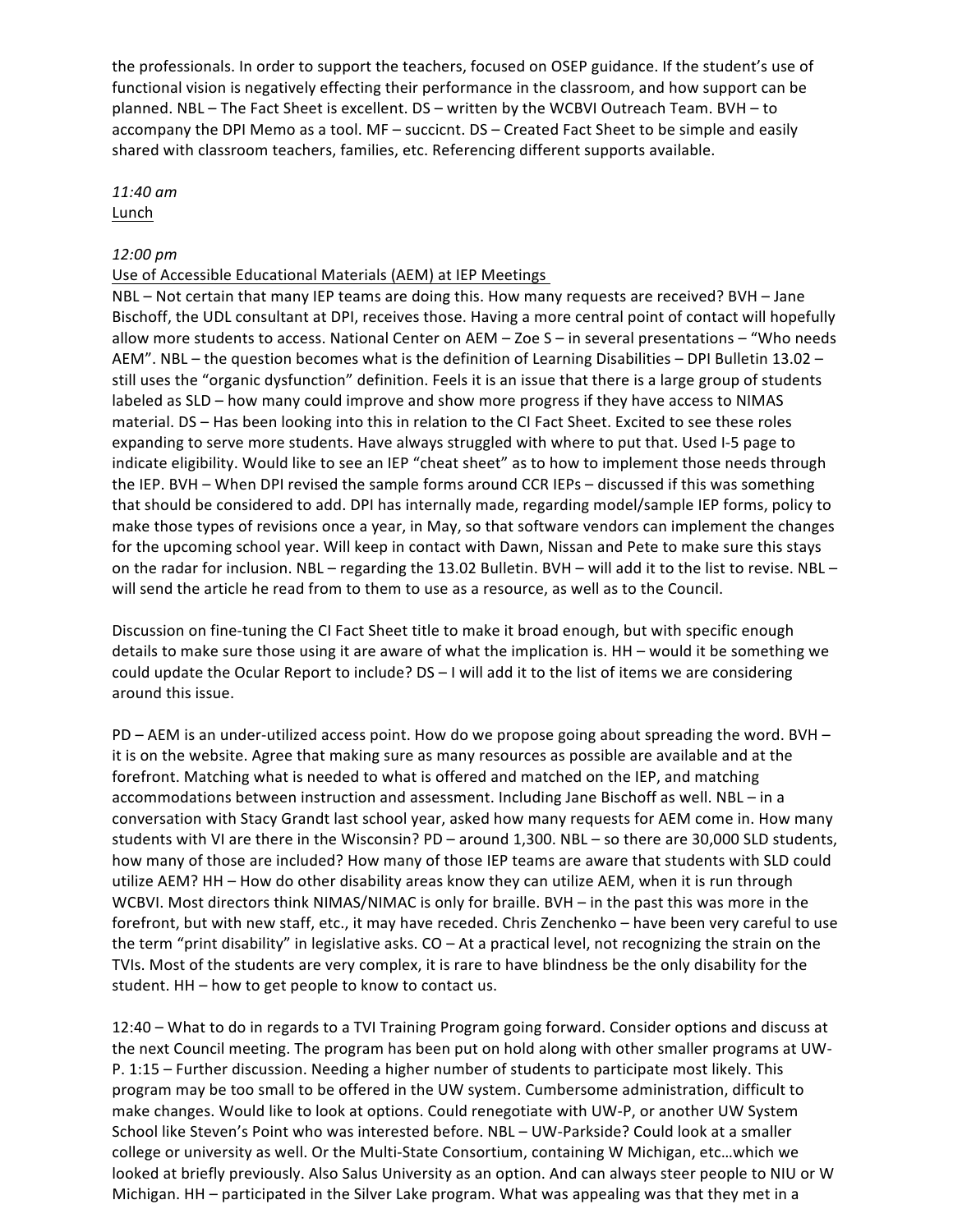central location for the cohort participants. Met 3 weekends per semester. Discussion on alternate universities. MF – Discussion on the need for flexible instruction (not only on-site), and loan forgiveness possibilities, as well as dedicated WI TVI licensure. NBL - asked PD to set up options with details, so the Council can provide input on them at the next meeting. HH – If outside state program, what does that mean for the Wisconsin-specific courses. BVH – with the current license changes, will need to look into how the new license changes will affect the options. Pete will share his report with the Council.

## *12:45 pm*

## Library Updates

- Linda Vincent, Management Librarian, Wisconsin Talking Book and Braille Library
- Martha Farley Berninger, Director, DPI Resources for Libraries and Lifelong Learning
	- Have hired a school library media education consultant. Monica Treptow. Council members gave her an overview of what the Council does. Monica's role is to act as a consultant to everyone in the field. Library planning, looking at resources, budgeting library specific funds. Work with Public Library Team, the Information and Media Technology Team, etc.
	- Working with the rest of the agency on CCR initiatives. Working with DOA to re-bid the BadgerLink resources for July of next year.
	- A lot of staff changes have happened, and more in the work. A generation of retirees, with a younger generation coming in. Experience is that the newer staff do not stay as long.

## *12:50 pm*

## **WISPEI Updates/Family Engagement**

- Kedibonye Carpenter, WSPEI Statewide Family Engagement Coordinator
	- Share a couple of events. Special Education Conference Next week. WoW Event Student engagement – October and April. WISPEI and WIBPDD Self Determination Conference in November.

## *12:55 pm*

## Wisconsin Deafblind Technical Assistance Project

- Heidi Hollenberger, Deafblind Specialist WDBTAP
	- A Technical Assistance and Dissemination Grant. Housed at WESP-DHH.
	- Birth-3 changes. Outreach programs can support B-3 in materials, resources, and trainings. Not direct services. WDBTAP does support 0-21.
	- Working on increasing distance learning. Intervener Training Program has 100 hours online practicum, then 3 hours face to face (which can be done electronically as well.)
	- Ocular report were able to add a check box to indicate if the child has a documented hearing loss. As an easy prompt. DB students are often under-identified.
	- I Can Connect Program in conjunction with Perkins. Anyone can access to technology for communication. Have to be identified as BD and 400% of poverty level. ODHH handles fiscal and CfDB Persons in Milwaukee handles administration.
	- DB Project Taskforce with two champions from each school, HH and the grant coordinator how they can support the state schools in how they can support families with DB. Funding for training and research trip to Perkins. Want to bridge the gap between the "sides" as families have indicated they feel they need to pick an "allegiance" between the blind or deaf side.
	- Transition Looking at Midwest Transition Institute, partnering with UW-Whitewater, bringing in DB youth who are College and Career bound. Only about 12% of the population, as many others have severe multiple disabilities. Could sometimes receive less support from the project, so very glad to have a focused conference.
	- This is the  $5<sup>th</sup>$  year of their five year grant cycle, with one no-cost extension. Will re-write the grant in 2018 for another 5 years. Looking to have a stronger presence on the B/VI side of things.